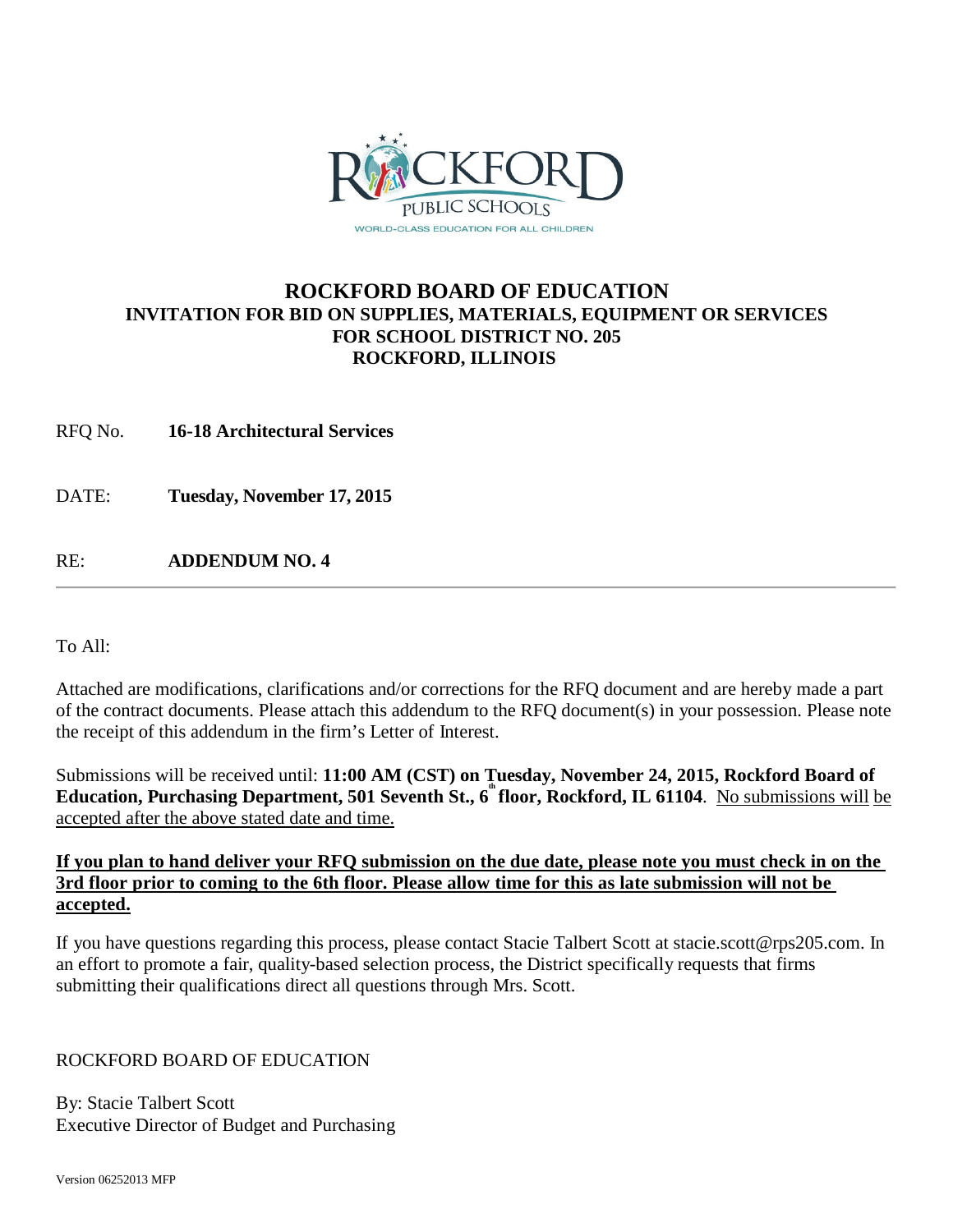# **Addendum Four November 17, 2015**

# **Request for Qualifications (RFQ) for Architectural Services for Two New Schools or Two Major Additions or a Combination Thereof**

Questions received at the Site Visit Conference:

**Q**: Will the District retain abatement design services for these projects separately?

**A**: Yes, the District will procure abatement design and abatement services outside of the architectural services contract(s) and construction projects resulting from this RFQ.

**Q**: Will the District retain civil engineering firm(s) for these projects separately?

**A**: The civil engineering services likely will be hired through the selected architectural firm(s); however, it is not necessary to include civil engineering qualifications in the response.

**Q**: Does the District have as-built drawings for Nelson and White Swan?

**A**: Yes, the District maintains an online database of historical drawings and access will be granted to the selected firm(s).

**Q**: Will the District retain kitchen design services for these projects separately?

**A**: The kitchen design services likely will be hired through the selected architectural firm(s); however, it is not necessary to include kitchen design qualifications in the response.

**Q**: Do you want design ideas submitted with the RFQ response?

**A**: The District is not requesting design ideas in the RFQ response; however, please describe how your firm would develop great design ideas for our projects.

**Q**: How will the geotechnical services be awarded for this work?

**A**: The District will hire geotechnical, as well as testing and inspection, services outside of this RFQ.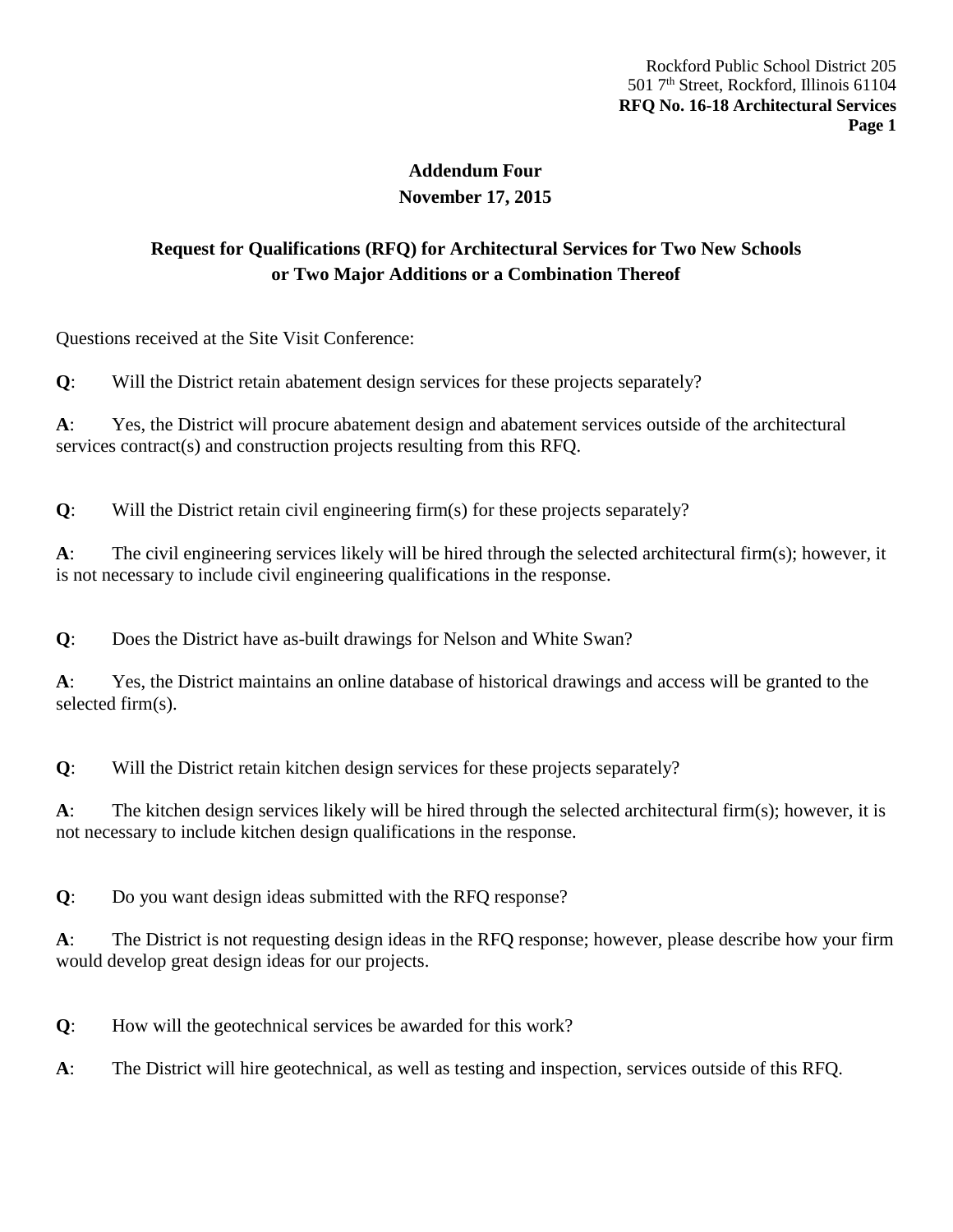- **Q**: What are the design and construction schedules for the new work?
- **A**: If new schools are approved by the Board, the preliminary schedules are as follows:

| Activity                                | School A     | School B     |  |
|-----------------------------------------|--------------|--------------|--|
|                                         |              |              |  |
| Begin Design                            | February '16 | June $16$    |  |
| Site Development/Demolition Out for Bid | June $16$    | October '16  |  |
| Out for Bid                             | December '16 | April '17    |  |
| <b>Construction Start</b>               | March '17    | June '17     |  |
| <b>Construction Complete</b>            | June $18$    | February '19 |  |

The final schedules will be developed in conjunction with the successful firm(s). Acquisition of property may require adjustment of the schedule.

### **Q**: What is the scope of renovations at each school?

**A**: The renovation scope of work could include pavement, roofing, windows, flooring, painting, ramps, elevator, boiler, ventilation equipment (unit ventilator, RTU and/or AHU), electrical service & distribution, additional classroom outlets and lighting. It is anticipated that selective demolition and remodeling of spaces will be required. The final scope will be developed in conjunction with the selected firm(s).

**Q**: What is the methodology of the evaluations, what is the grading criteria and what are the points for each item in the evaluation form?

**A**: The evaluation rubric will be included with the final addendum.

Questions received since the Site Visit Conference:

**Q**: Section C, Relevant experience limits the projects submitted to 8. Given that it is unclear if new buildings or addition/renovations will be pursued would it be acceptable to submit 8 new elementary schools and 8 addition/renovation examples? Our concern is if we submit 8 examples of new construction and the board selects addition/renovation as the direction your selection committee will not be seeing the most relevant experience from our team.

**A**: Responders may present up to twelve relevant experience projects and are encouraged to present a mix of project types (new, addition, renovations/remodeling) within the expanded limit of twelve.

Continued on next page…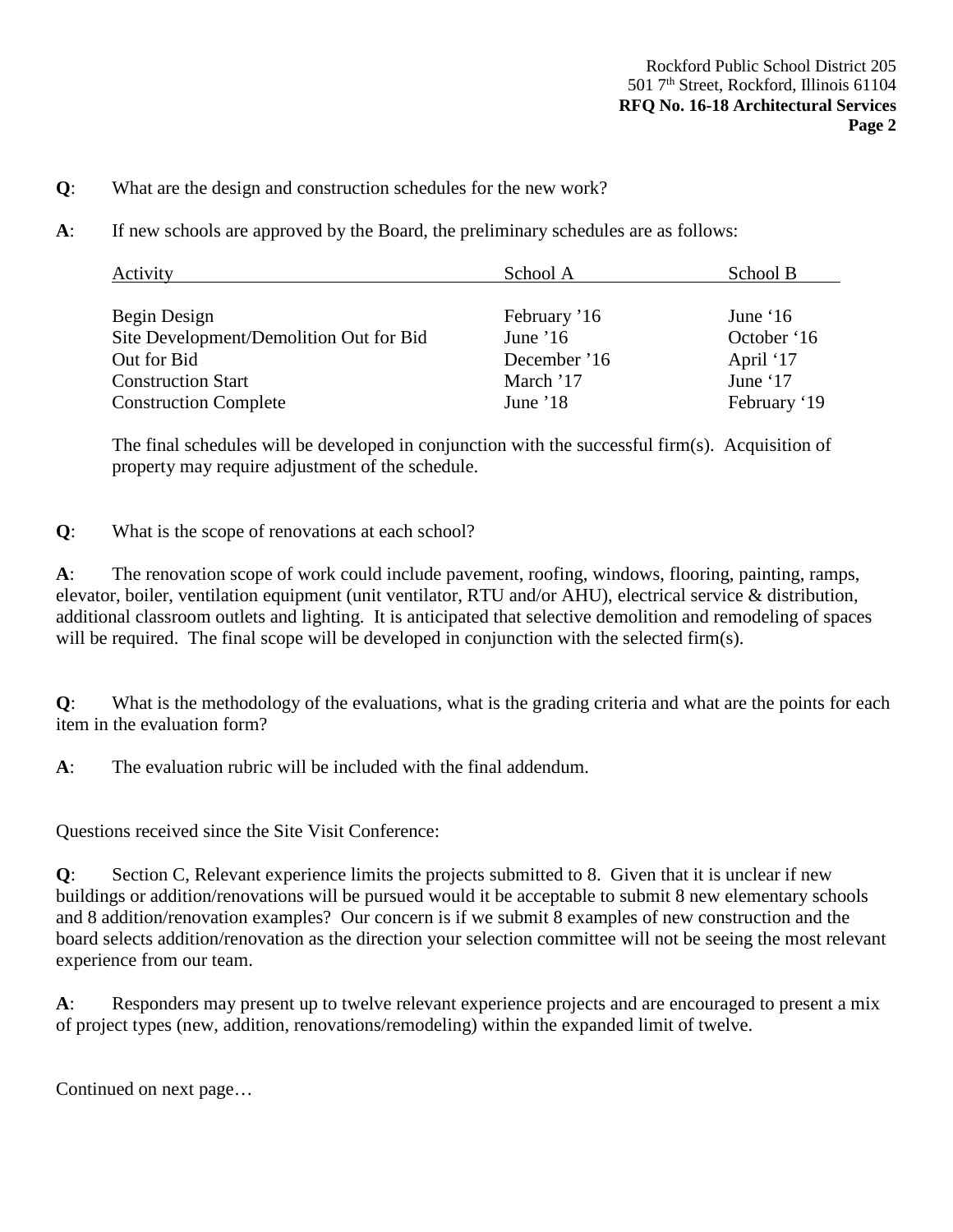**Q**: E. Firm Resources/4. Project Approach and F. Scope of Work/1 both reference our project approach. E/4 is limited to one page, F/1 is two pages. Are there different aspects of our approach you'd like to see us focus on between these two?

**A**: E.4 is intended to provide an opportunity to describe how the firm's general approach to projects would be applied to District 205. F.1 is intended to be project-specific.

Please refer to the attached Space Allocation for Programming checklist which will be used to analyze existing buildings or to design a new building.

Exhibit A to the Sample Agreement is hereby revised as follows:

| Section                 | Item                                 | Revision                                                                                                             |
|-------------------------|--------------------------------------|----------------------------------------------------------------------------------------------------------------------|
| Planning and Evaluation | Programming<br><b>Energy Studies</b> | Change "Up to 3" to "At least 3".<br>Delete "paper" and "or energy modeling".                                        |
| Design Services         | Clock, etc.<br>Meetings              | Correct spelling of "installed".<br>Add "At a minimum," before "Two".<br>Add "on site" between "meetings" and "are". |
| Reimbursables           | Renderings                           | Delete. Renderings will be required.                                                                                 |

In paragraph G.2 on page 26 of the RFQ, insert "of" between "results" and "any".

On page 28 of the RFQ, correct the spelling of Stacie Talbert Scott's name.

The final deadline for questions is hereby extended to 5:00 p.m. on Wednesday, November 18<sup>th</sup>. The final addendum will be issued no later than Friday, November 20<sup>th</sup>. Responses remain due on Tuesday, November  $24^{th}$  at 11:00 a.m.

Please acknowledge receipt of this addendum (and the previous three) within your firm's Letter of Interest.

This addendum consists of these three pages plus a one-page Space Allocation for Programming checklist.

END OF ADDENDUM FOUR